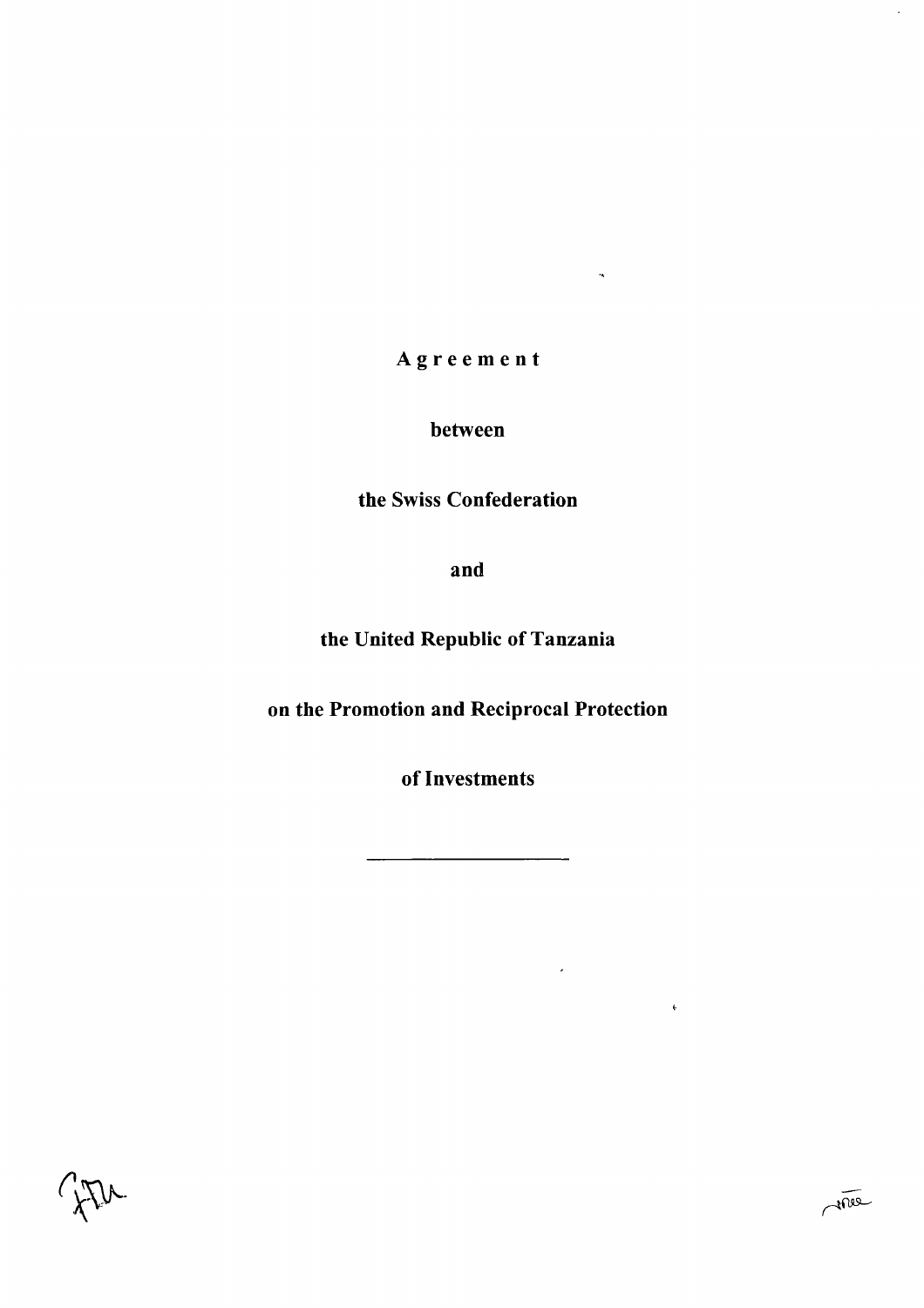# AGREEMENT

Between the Swiss Confederation and the United Republic of Tanzania on the Promotion and Reciprocal Protection of Investments.

The Governments of the Swiss Confederation and the United Republic of Tanzania (hereinafter referred to as the "Contracting Parties"),

Desiring to intensify economic co-operation to the mutual benefit of both States,

Intending to create and maintain favourable conditions for investments by investors of one Contracting Party in thé territory of thé other Contracting Party,

Recognising that thé promotion and reciprocal protection of such investments are conducive to stimulating business initiatives and thus favour economic prosperity in the two Contracting Parties.

 $\pmb{\iota}$ 

 $\sqrt{m}$ 

Have agreed as follows: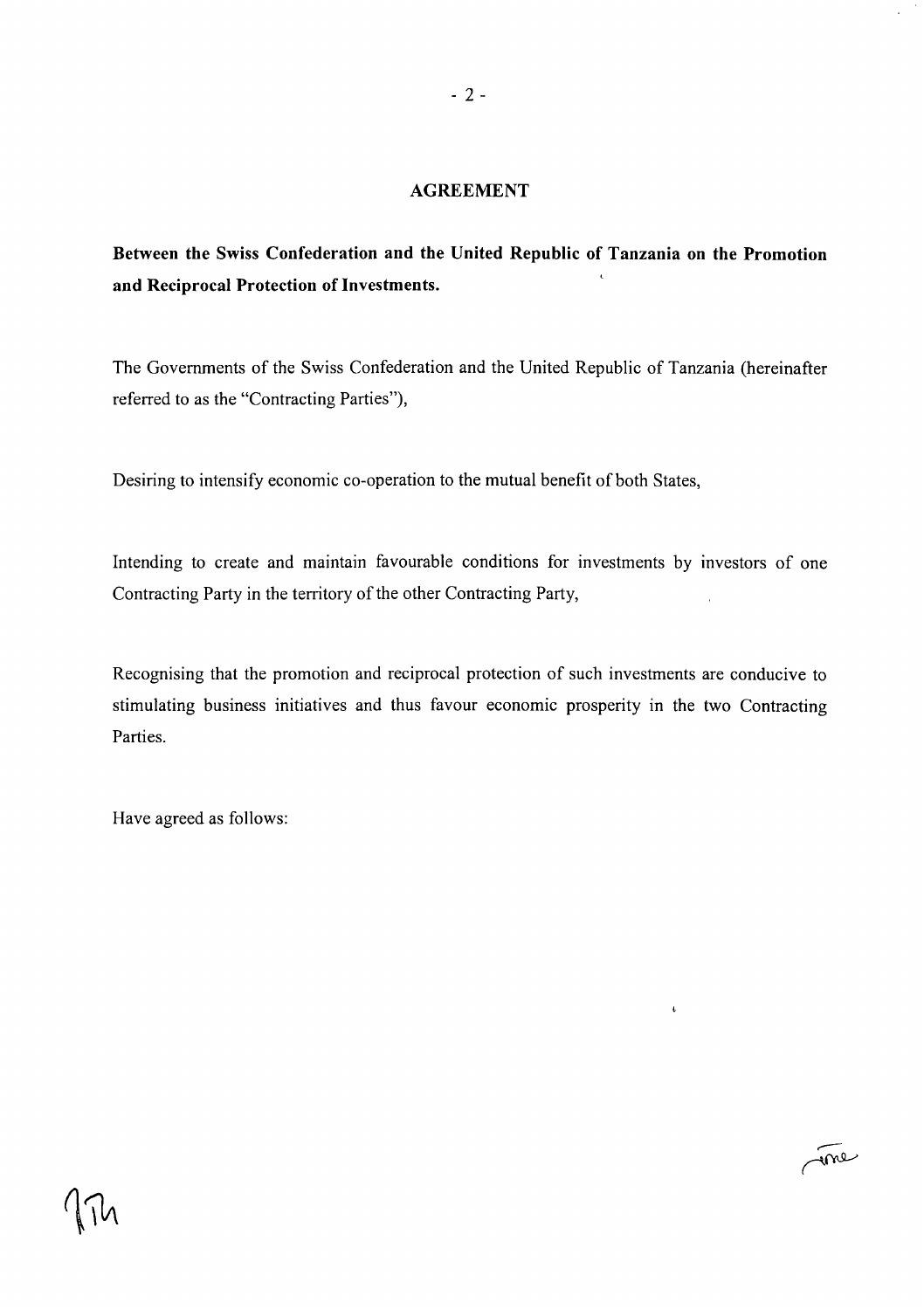- 3 -

#### **Definitions**

For the purposes of this Agreement:

- (1) The term "Investment" shall include every kind of asset and in particular:
	- (a) movable and immovable property as well as any other rights in rem, such as servitudes, mortgages, liens, pledges and usufructs;
	- (b) shares, parts or any other kind of participation in companies;
	- (c) claims to money or to any performance having an économie value;
	- (d) copyrights, industrial property rights (such as patents, utility models, industrial designs or models, trade or service marks, trade names, indications of origin), know-how and goodwill;
	- (e) concessions under public law, including concessions to search for, extiact or exploit natural resources as well as ail other rights given by law, by contract or by decision of the authority in accordance with the law.
- (2) The term "investor" refers with regard to either Contracting Party to:
	- (a) natural persons who, according to the law of that Contracting Party, are considered to be its nationals;
	- (b) légal entities, including companies, corporations, business associations and other organisations, which are constituted or otherwise duly organised under thé law of that Contracting Party and have their seat, together with real economic activities, in the territory of the same Contracting Party;
	- (c) légal entities not established under thé law of that Contracting Party but effectively controlled by natural persons as defined in (a) above or by légal entities as defined in (b) above.

 $\sqrt{m}$ 

(3) The term "returns" means thé amounts yielded by an investment and includes, in particular, profits, interest, capital gains, dividends, royalties and other fées.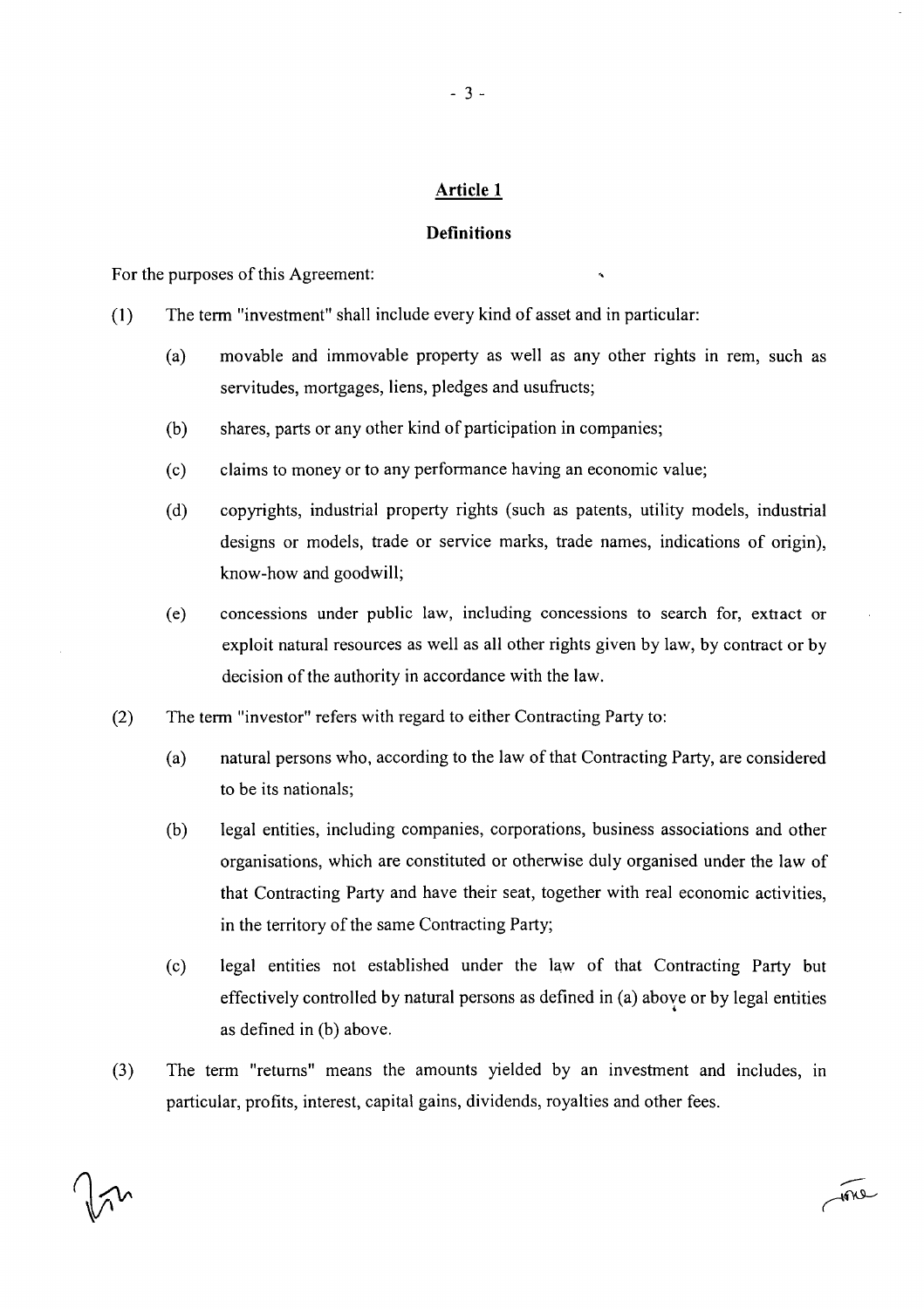(4) The term "territory" includes thé maritime areas adjacent to thé coast of thé State concerned, to thé extent to which that State may exercise sovereign rights or jurisdiction in those areas according to international law.

#### Article 2

# Scope of application

The present Agreement shall apply to investments in the territory of one Contracting Party made in accordance with its laws and regulations by investors of the other Contracting Party, whether prior to or after thé entry into force of thé Agreement. It shall however not be applicable to claims or disputes arising out of events which occurred prior to its entry into force.

# Article 3

#### Promotion and admission

- (1) Each Contracting Party shall in its territory promote as far as possible investments by investors of the other Contracting Party and admit such investments in accordance with its laws and regulations.
- (2) When a Contracting Party shall hâve admitted an investment on its territory, it shall provide, in accordance with its laws and régulations, ail thé necessary permits in connection with thé investment.
- (3) Subject to its laws and régulations, each Contracting Party shall grant key personnel needed by an investor of the other Contracting Party in connection with his investment, entry and stay in its territory, regardless of thé nationality of such personnel.

 $\ddot{\phantom{0}}$ 

 $\sqrt{100}$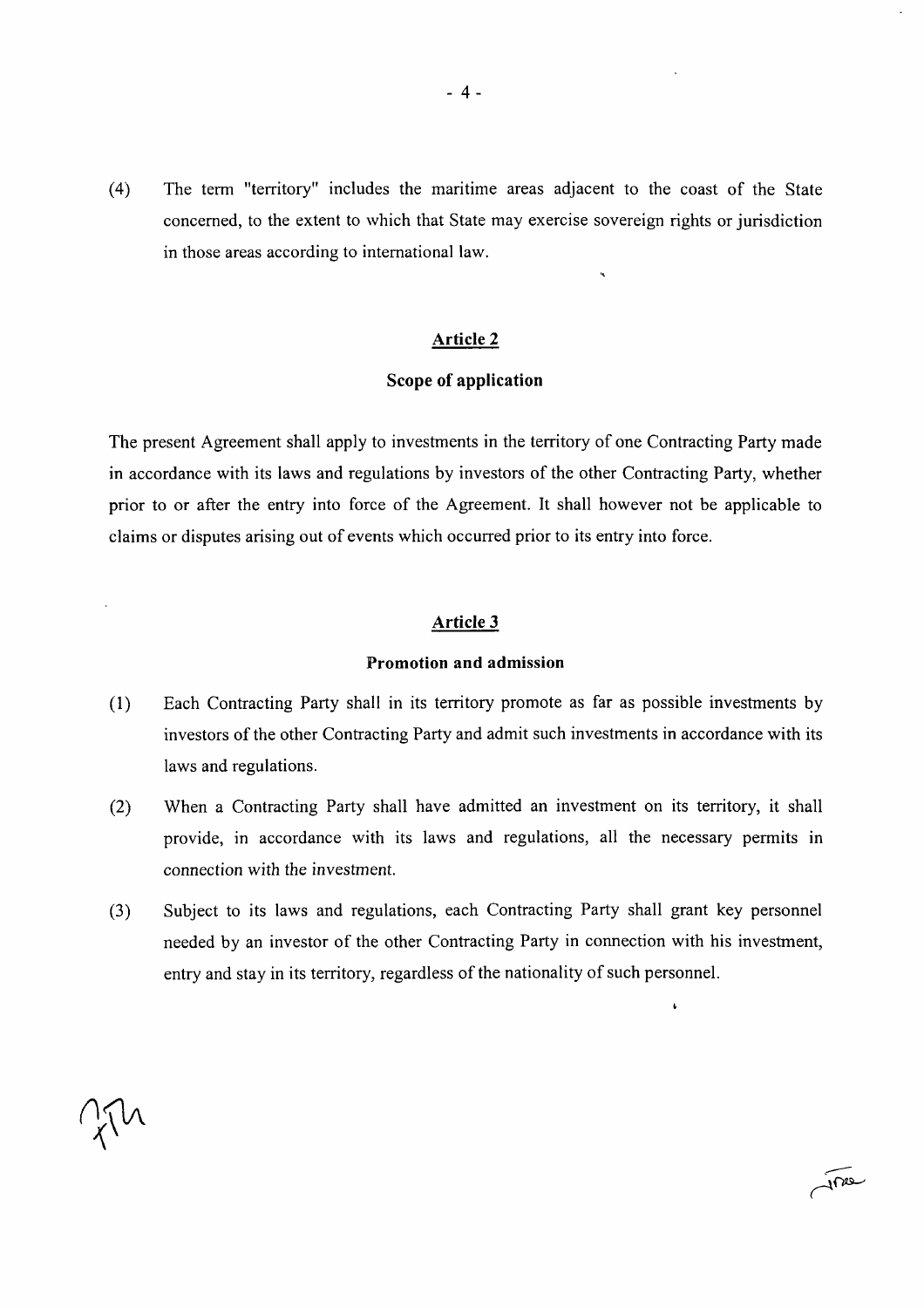# Protection and treatment

- (1) Investments and returns of Investors of each Contracting Party shall at all times be accorded fair and équitable treatment and shall enjoy füll protection and security in thé territory of thé other Contracting Party. Neither Contracting Party shall in any way impair by unreasonable or discriminatory measures the management, maintenance, use, enjoyment, extension or disposal of such investments and returns.
- (2) Each Contracting Party shall in its territory accord investments or returns of investors of thé other Contracting Party treatment not less favourable than that which it accords to investments or returns of its own investors or to investments or returns of investors of any third State, whichever is more favourable to the investor concerned.
- (3) Each Contracting Party shall in its territory accord investors of thé other Contracting Party, as regards thé management, maintenance, use, enjoyment or disposai of their investments, treatment not less favourable than that which it accords to its own investors or investors of any third State, whichever is more favourable to thé Investor concerned.
- (4) If a Contracting Party accords special advantages to investors of any third State by virtue of an agreement establishing a free trade area, a customs union or a common market or by virtue of an agreement on thé avoidance of double taxation, it shall not be obliged to accord such advantages to investors of thé other Contracting Party.
- (5) Special incentives granted by the United Republic of Tanzania to its investors within the framework of its development policy in order to stimulate the creation of local industries are considered compatible with this Article provided they do not significantly affect thé investments or the activities of Swiss investors.

Aree

- 5 -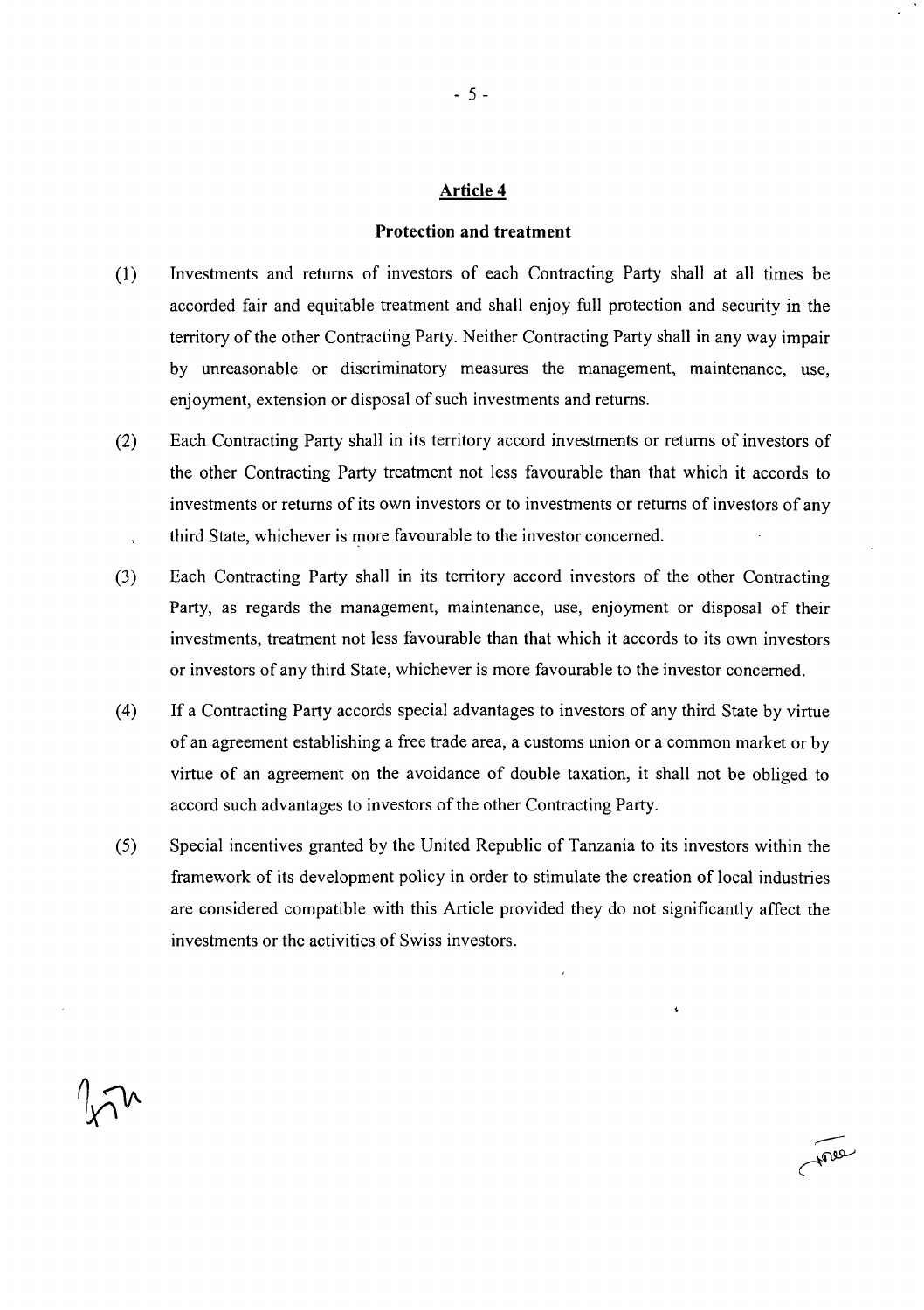#### Transfers

- (1) Each Contracting Party in whose territory investments have been made by investors of the other Contracting Party shall grant those investors thé transfer without restriction or delay in a freely convertible currency of thé amounts relating to such investments, in particular of:
	- (a) returns;
	- (b) payments relating to loans incurred, or other contractual obligations undertaken, for the investment;
	- (c) amounts assigned to cover expenses relating to thé management of thé investment;
	- (d) payments deriving from rights enumerated in Article 1, paragraph (1), letter (d) of this Agreement;
	- (e) thé proceeds of thé partial or total sale or liquidation of thé investment, including possible increment values.
- (2) Unless otherwise agreed with the investor, transfers shall be made at the rate of exchange applicable on the date of transfer pursuant to the exchange regulations in force of the Contracting Party in whose territory thé investment was made.
- (3) A Contracting Party may, except for transfers for thé ordinary conduct of business as enumerated in paragraph (1), letters (b), (c) and (d) above, require that tax obligations in relation to an investment be fulfilled before a transfer under this Article takes place. Such requirement shall not be used to defeat the purpose of this Article.

 $\sqrt{n}$ 

 $\ddot{\phantom{a}}$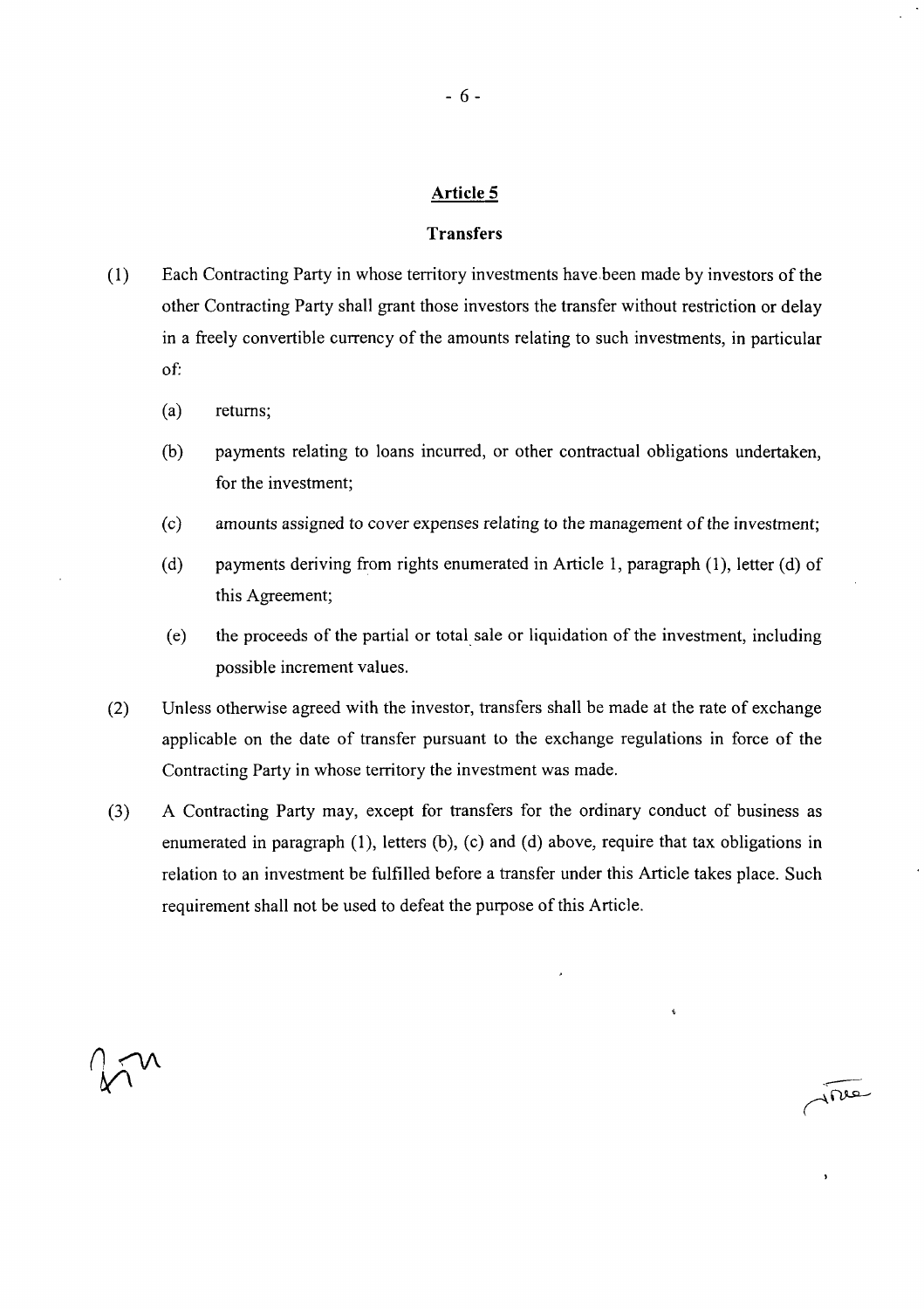#### Expropriation and compensation

- (1) Neither of thé Contracting Parties shall take, either directly or indirectly, measures of expropriation, nationalisation or any other measures having the same nature or the same effect against investments of investors of the other Contracting Party, unless the following conditions are met:
	- (a) thé measures are taken in thé public interest, on a non-discriminatory basis and under due process of law; and
	- (b) provisions hâve been made for prompt, effective and adéquate compensation.
- (2) The compensation shall amount to the market value of the investment expropriated, immediately before thé expropriatory action was taken or became public knowledge, whichever is earlier, and shall include interest at a normal commercial rate from the date of dispossession until thé date of payment. It shall be settled in a freely convertible currency, be paid without delay and be freely transférable.
- (3) The investor affected shall have a right, under the law of the Contracting Party making the expropriation, to prompt review, by a judicial or other independent authority of that Contracting Party, of his case and of thé valuation of his investment in accordance with the principles set out in this Article.
- (4) Where a Contracting Party expropriâtes thé assets of a Company which is incorporated or constituted under the law in force in any part of its own territory, and in which investors of thé other Contracting Party own shares, it shall, to thé extent necessary and subject to its laws, ensure, that compensation according to paragraphs (1) and (2) of this Article will be made available to such investors.

True

 $\sqrt{3}$ 

 $\mathcal{N}_{\rm{max}}$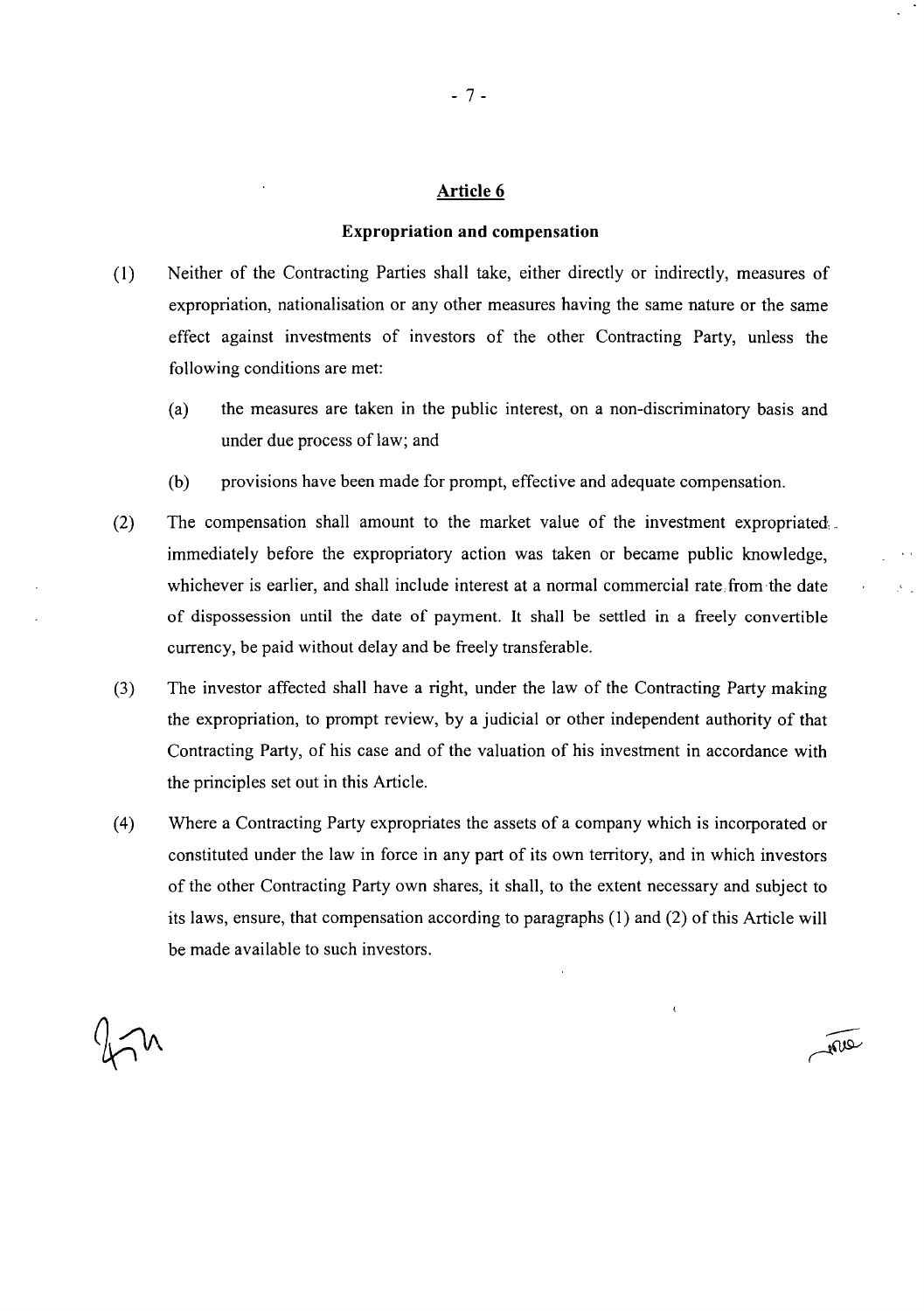# Compensation for losses

Investors of either Contracting Party who suffer losses with respect to their investments in the territory of thé other Contracting Party due to war or other armed conflict, a state of national emergency, revolt, insurrection or riot shall be accorded, with respect to restitution, indemnification, compensation or other settlement, a treatment which is no less favourable than that accorded to its own investors or to investors of any third State.

#### Article 8

### Principle of subrogation

Whére one Contracting Party has granted any fmancial guarantee against non-commercial risks in regard to an investment by one of its investors in the territory of the other Contracting Party, the latter shall recognise the rights of the first Contracting Party by virtue of the principle of subrogation to the rights of the investor when payment has been made under this guarantee by thé first Contracting Party.

## Article 9

# Disputes berween a Contracting Party and an investor of the other Contracting Party

- (1) For thé purpose of solving disputes with respect to investments between a Contracting Party and an investor of the other Contracting Party and without prejudice to Article 10 of this Agreement (Disputes between thé Contracting Parties), consultations will take place between the parties concerned.
- (2) If these consultations do not result in a solution within six months 'from the date of the written request for consultations, the investor may submit the dispute either to the courts or the administrative tribunals of the Contracting Party in whose territory the investment

 $\frac{1}{2}$ 

Free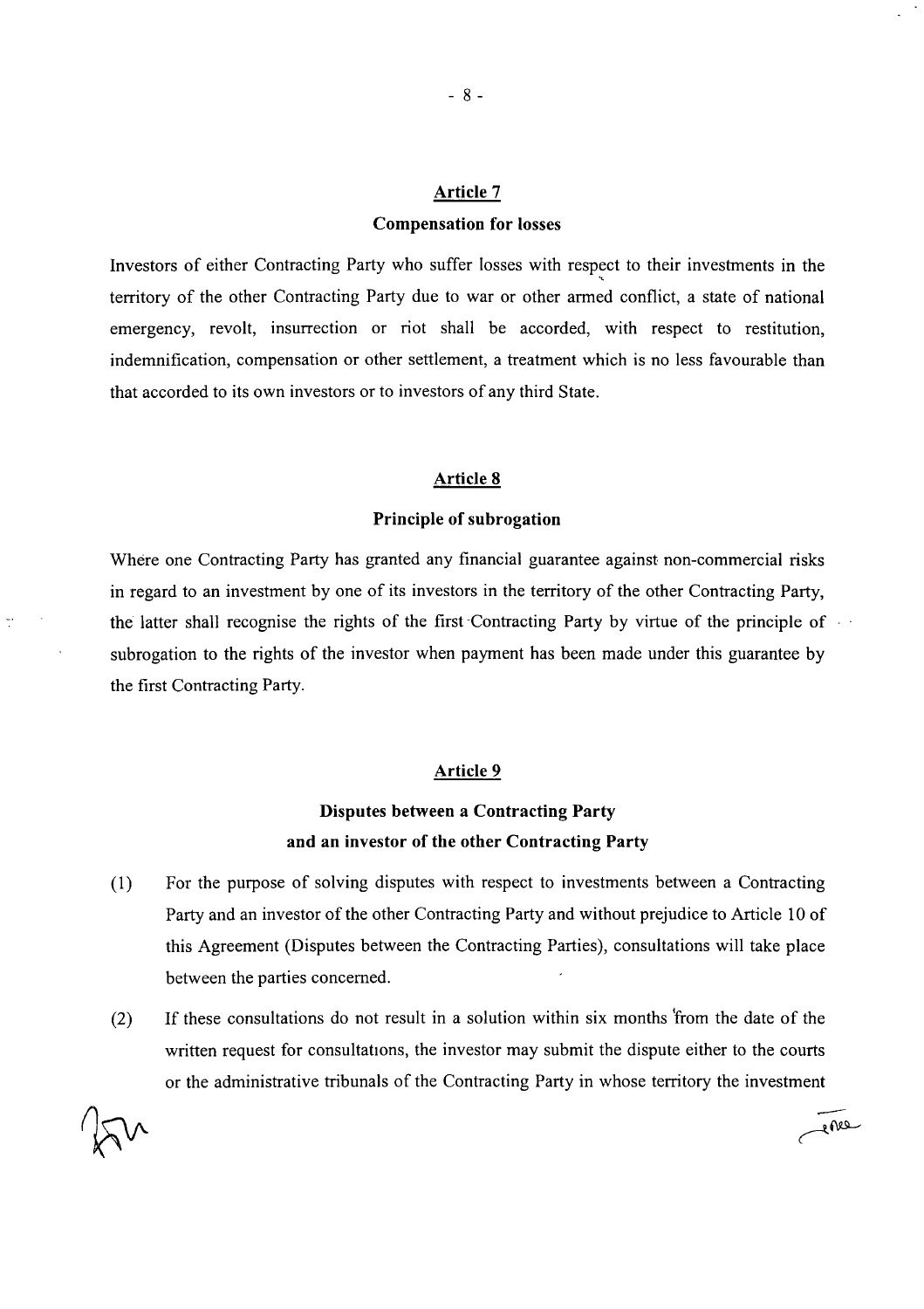has been made or to international arbitration. In the latter event the investor has the choice between either of the following:

- (a) the International Centre for Settlement of Investment Disputes (ICSID) provided for by the Convention on the Settlement of Investment Disputes between States and Nationals of other States, opened for signature at Washington, on March 18, 1965 (hereinafter the "ICSID Convention"); or
- (b) an ad-hoc arbitral tribunal which, unless otherwise agreed upon by the parties to the dispute, shall be established under the arbitration rules of the United Nations Commission on International Trade Law (UNCITRAL).
- (3) Each Contracting Party hereby consents to the submission of an investment dispute to international arbitration.
- (4) A Company which has been incorporated or constituted according to the laws in. force in the territory of one Contracting Party and which before a dispute arises was under the. control of investors of the other Contracting Party shall, in accordance with Article 25 (2) (b) of the "ICSID Convention", be treated as a Company of the other Contracting Party.
- (5) The Contracting Party which is party to the dispute shall at no time whatsoever during the process assert as a defence its immunity or the fact that the investor has received, by virtue of an insurance contract, a compensation covering the whole or part of the incurred damage.
- (6) Neither Contracting Party shall pursue through diplomatie channels a dispute submitted to international arbitration unless the other Contracting Party does not abide by and comply with the arbitral award.
- (7) The arbitral award shall be final and binding for the parties to the dispute and shall be executed without delay according to the law of the Contracting Party concerned.

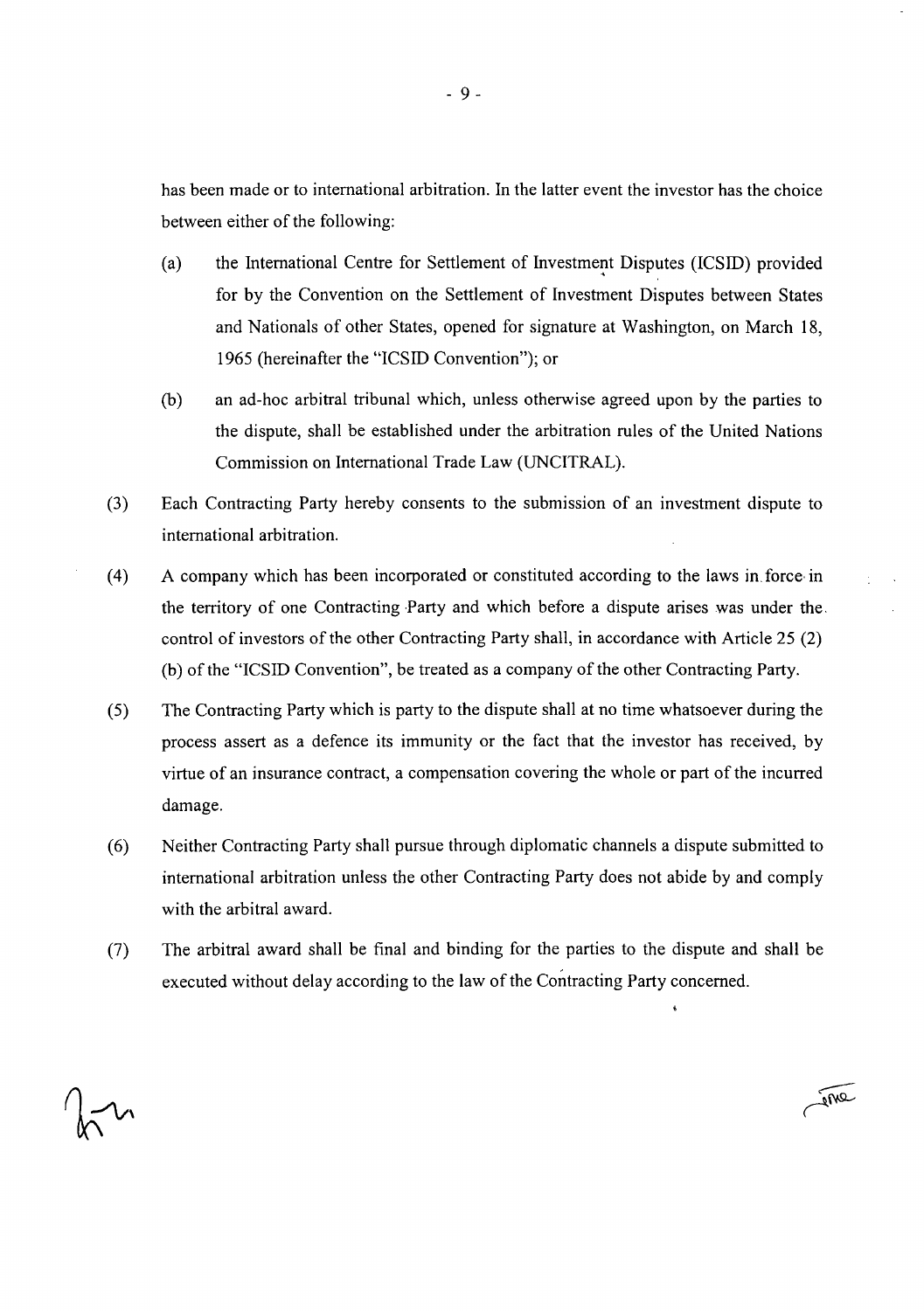# Disputes between thé Contracting Parties

- (1) Disputes between thé Contracting Parties regarding thé interprétation or application of thé provisions of this Agreement shall if possible be settled through diplomatie channels.
- (2) If both Contracting Parties cannot reach an agreement within six months after thé beginning of thé dispute between themselves, thé latter shall, upon request of either Contracting Party, be submitted to an arbitral tribunal of three members. Each Contracting Party shall appoint one arbitrator, and these two arbitrators shall nominate a chairman who shall be a national of a third State.
- (3) If one of thé Contracting Parties has not appointed its arbitrator and has not followed thé invitation of the other Contracting Party to make that appointment within two months, the ; arbitrator shall be appointed upon the request of that Contracting Party by the President of the International Court of Justice.
- (4) If both arbitrators cannot reach an agreement about thé choice of thé chairman within two months after their appointment, the latter shall be appointed upon the request of either Contracting Party by the President of the International Court of Justice.
- $(5)$  If, in the cases specified under paragraphs  $(3)$  and  $(4)$  of this Article, the President of the International Court of Justice is prevented from carrying out thé said function or is a national of either Contracting Party, the appointment shall be made by the Vice-President, and if the latter is prevented or is a national of either Contracting Party, the appointment shall be made by thé most senior Judge of thé Court who is not a national of either Contracting Party.
- (6) Subject to other provisions made by thé Contracting Parties, thé tribunal shall détermine its own procedure. Each Contracting Party shall bear the cost of its own member of the tribunal and of its representation in the arbitral proceedings. The cost of the Chairman and thé remaining costs shall be borne in equal parts by thé Contracting Parties, unless thé arbitral tribunal decides otherwise.

True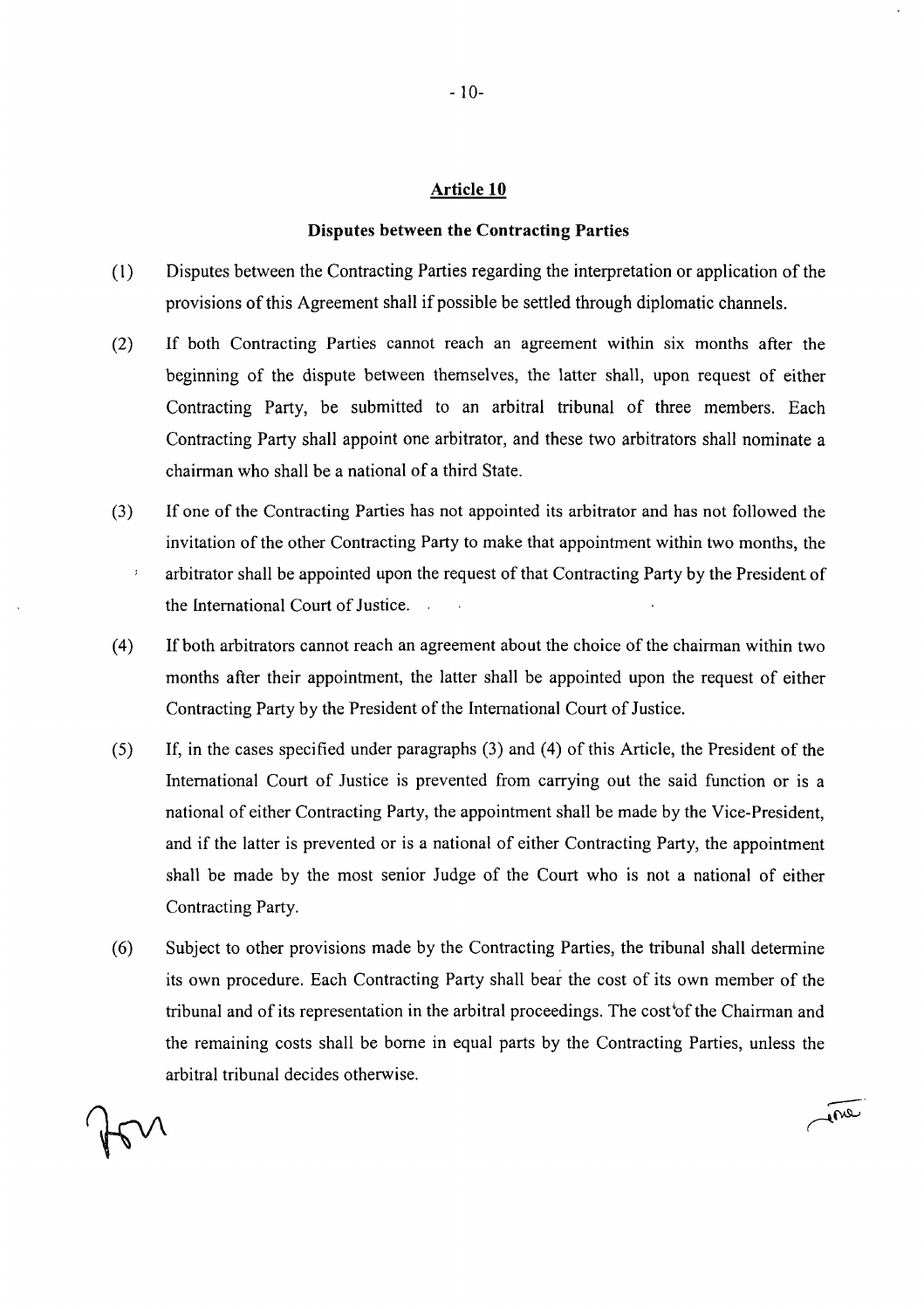(7) The décisions of thé tribunal are final and binding for each Contracting Party.

## Article 11

# Other commitments

- (1) If provisions in thé législation of either Contracting Party or obligations under international law entitle investments by investors of the other Contracting Party to a treatment more favourable than is provided for by this Agreement, such provisions or obligations shall to thé extent that they are more favourable prevail over this Agreement.
- (2) Each Contracting Party shall observe any obligation it has assumed with regard to investments in its territory by investors of the other Contracting Party.

# Article 12

#### Entry into Force, Duration and Termination

- (1) This Agreement shall enter into force on thé day when both Governments hâve notified each other that they have complied with the legal requirements for the entry into force of international agreements, and shall remain in force for a period of ten years. Thereafter, it shall remain in force until either Contracting Party notifies thé other in writing of its intention to terminate the Agreement in six months.
- (2) In case of official notice as to the termination of the present Agreement, the provisions of Articles 1 to 11 shall continue to be effective for a further period of ten years for investments made before official notice was given.
- (3) This Agreement replaces thé "Convention berween thé Government of thé Swiss Confederation and the Government of the United Republic of Tanzania concerning the Encouragement and Reciprocal Protection of Investments", signed in Berne, on May 3<sup>rd</sup>, 1965, entered into force on September  $16<sup>th</sup>$ , 1965.

 $\overline{u}$